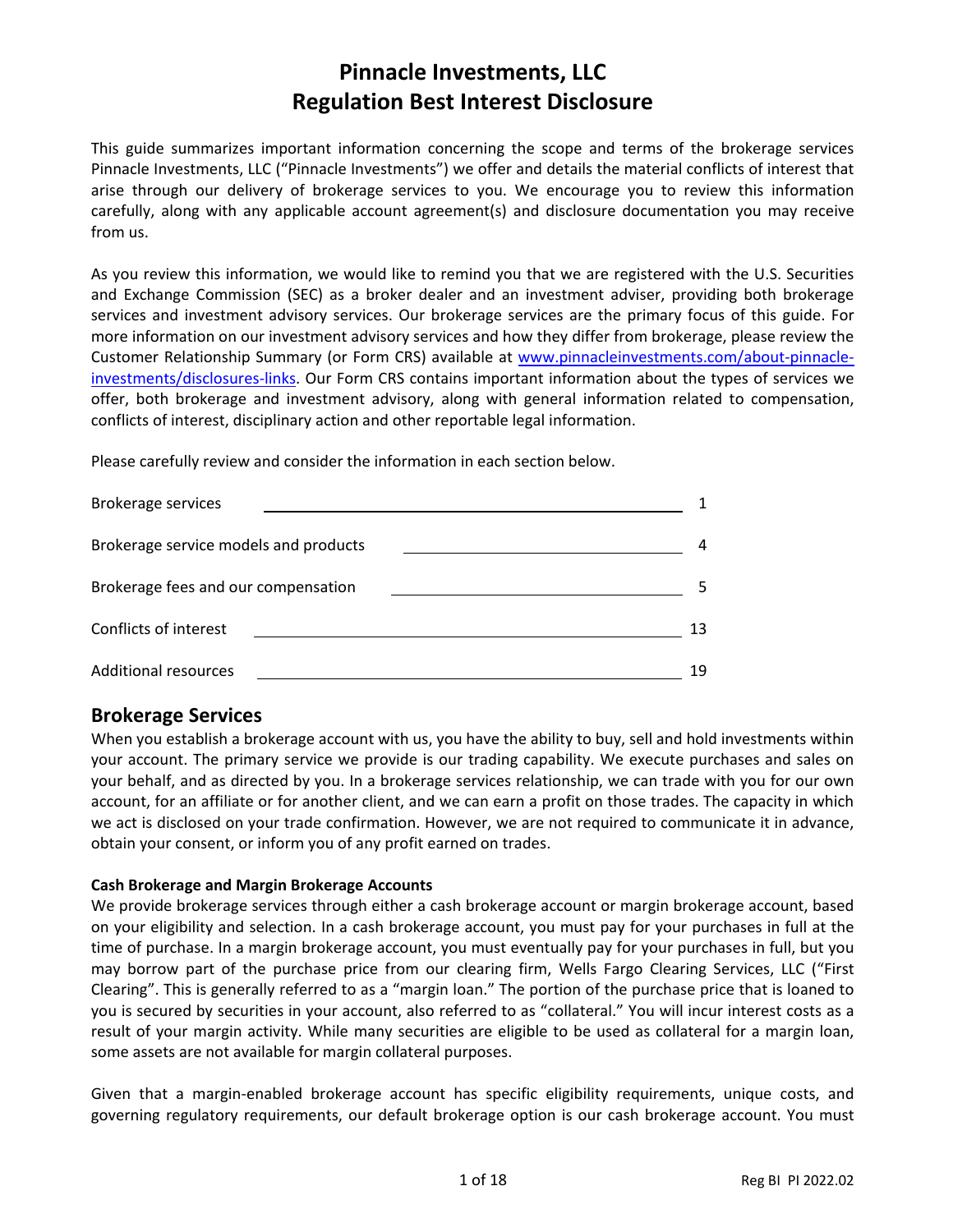execute a separate margin agreement before engaging in margin brokerage activity. Included with your margin agreement is a copy of the Margin Disclosure Statement. This statement contains important information you should understand and consider before establishing a margin brokerage relationship with us. For more information on our margin brokerage services, contact a financial advisor or refer to our Margin Disclosure Statement available at [www.pinnacleinvestments.com/about-pinnacle-investments/disclosures](http://www.pinnacleinvestments.com/about-pinnacle-investments/disclosures-links)[links.](http://www.pinnacleinvestments.com/about-pinnacle-investments/disclosures-links)

For information regarding Pinnacle Investment's New Account Form please refer to our New Account Form available at [www.pinnacleinvestments.com/about-pinnacle-investments/disclosures-links.](http://www.pinnacleinvestments.com/about-pinnacle-investments/disclosures-links)

### **Brokerage Account Types**

We offer many different brokerage account types including individual and joint accounts, custodial accounts, Delivery Versus Payment (DVP) accounts, estate and trust accounts, partnership accounts, individual retirement accounts and other types of retirement accounts as outlined in our account agreement(s). You should refer to our account agreement(s) for more information concerning available account types or speak with a financial advisor.

### **Incidental Brokerage Services, Recommendations and Account Monitoring**

Within your brokerage account, we may also provide other incidental services such as research reports, and recommendations to buy, sell, or hold assets. When we make a securities recommendation, investment strategy recommendation or recommendation to rollover assets from your Qualified Retirement Plan (QRP) to an Individual Retirement Account (IRA), the recommendation is made in our capacity as a broker-dealer unless otherwise stated at the time of the recommendation. Any such statement will be made orally to you. Moreover, when we act in a brokerage capacity, we do not agree to enter into a fiduciary relationship with you.

It is important for you to understand that when our financial advisors make a brokerage recommendation to you, we are obligated to ensure the recommendation is in your best interest, considering reasonably available alternatives, and based on your stated investment objective, risk tolerance, liquidity needs, time horizon, financial needs, tax status, and other financial information you provide us. You may accept or reject any recommendation. It is also your responsibility to monitor the investments in your brokerage account, and we encourage you to do so regularly. We do not commit to provide on-going monitoring of your brokerage account. If you prefer on-going monitoring of your account or investments, you should speak with a financial advisor about whether an advisory services relationship is more appropriate for you.

Please also consider that from time to time we may provide you with additional information and resources to assist you with managing your brokerage account. This may include but is not limited to educational resources, sales and marketing materials, performance reports, asset allocation guidance, and/or periodic brokerage account reviews. When we offer these services and information, we do so as a courtesy to you. These activities are not designed to monitor specific investment holdings in your brokerage account, they do not contain specific investment recommendations about investment holdings, and you should not consider them a recommendation to trade or hold any particular securities in your brokerage account. Upon your request, we will review such information and reports with you and may provide you with investment recommendations, but we are not under a specific obligation to do so.

### **Clearing Services**

We have entered into an agreement with Wells Fargo to carry your account and provide certain back office functions. We and First Clearing share responsibilities with respect to your account as set forth in the Designation of Responsibilities that was delivered to you upon opening of your account. Please refer to the Designation of Responsibilities for more information on how such responsibilities have been allocated between us. Please refer to www.pinnacleinvestments.com/about-pinnacle-investments/disclosures-links .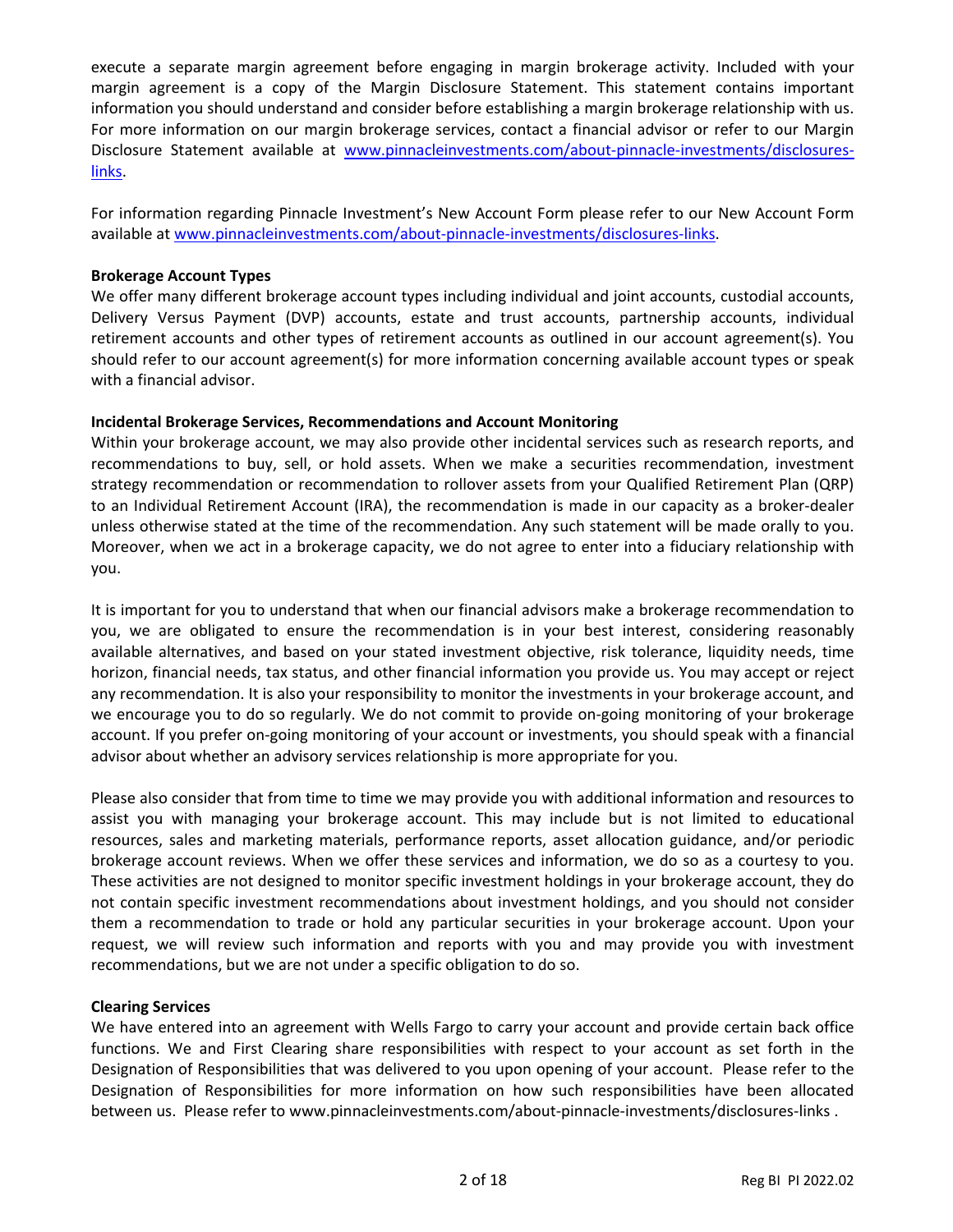### **Understanding Risk**

It is important for you to understand that all investment recommendations and activities involve risk, including the risk that you may lose your entire principal. Further, some investments involve more risk than other investments. Higher-risk investments may have the potential for higher returns but also for greater losses. The higher your "risk tolerance," meaning the amount of risk or loss you are willing and able to accept in order to achieve your investment goals, the more you may decide to invest in higher-risk investments offering the potential for greater returns. We align risk tolerances with investment needs to offer you different investment objectives from which to choose (see below). You should select the investment objective and risk tolerance best aligned with your brokerage account goals and needs.

Investment goals typically have different time horizons and different income and growth objectives. Generally, investment goals are on a spectrum, with "Income" investors typically holding the smallest percentage of higher- risk investments, followed by "Growth and Income" investors holding some higher-risk investments, and finally "Growth" investors holding a significant portion of their portfolio in higher-risk investments. Risk tolerance also varies and we measure it on a continuum that increases from "Conservative" to "Moderate" to "Aggressive," and finally "Trading and Speculation." See the chart below for details.

| Investment<br>Objective | Investment<br><b>Objective</b><br><b>Description</b>                                                                                                                                  | <b>Risk</b><br><b>Tolerance</b> | <b>Risk Tolerance Definition</b>                                                                                                                                                        |
|-------------------------|---------------------------------------------------------------------------------------------------------------------------------------------------------------------------------------|---------------------------------|-----------------------------------------------------------------------------------------------------------------------------------------------------------------------------------------|
| Income                  | Income portfolios<br>emphasize current<br>income with minimal<br>consideration for<br>capital appreciation<br>and usually have less<br>exposure to more<br>volatile growth<br>assets. | Conservative                    | Conservative Income investors generally assume<br>lower risk but may still experience losses or have<br>lower expected income returns.                                                  |
|                         |                                                                                                                                                                                       | Moderate                        | Moderate Income investors are willing to accept a<br>modest level of risk that may result in increased<br>losses in exchange for the potential to receive<br>modest income returns.     |
|                         |                                                                                                                                                                                       | Aggressive                      | Aggressive Income investors seek a higher level of<br>returns and are willing to accept a higher level of risk<br>that may result in greater losses.                                    |
| Growth &<br>Income      | Growth and Income<br>portfolios emphasize<br>a blend of current<br>income and capital<br>appreciation and<br>usually have some<br>exposure to more<br>volatile growth<br>assets.      | Conservative                    | Conservative Growth and Income investors generally<br>assume a lower amount of risk but may still<br>experience losses or have lower expected returns.                                  |
|                         |                                                                                                                                                                                       | Moderate                        | Moderate Growth and Income investors are willing<br>to accept a modest level of risk that may result in<br>increased losses in exchange for the potential to<br>receive modest returns. |
|                         |                                                                                                                                                                                       | Aggressive                      | Aggressive Growth and Income investors seek a<br>higher level of returns and are willing to accept a<br>higher level of risk that may result in greater losses.                         |
| Growth                  | Growth portfolios<br>emphasize capital<br>appreciation with<br>minimal                                                                                                                | Conservative                    | Conservative Growth investors generally assume a<br>lower amount of risk but may still experience<br>increased losses or have lower expected growth<br>returns.                         |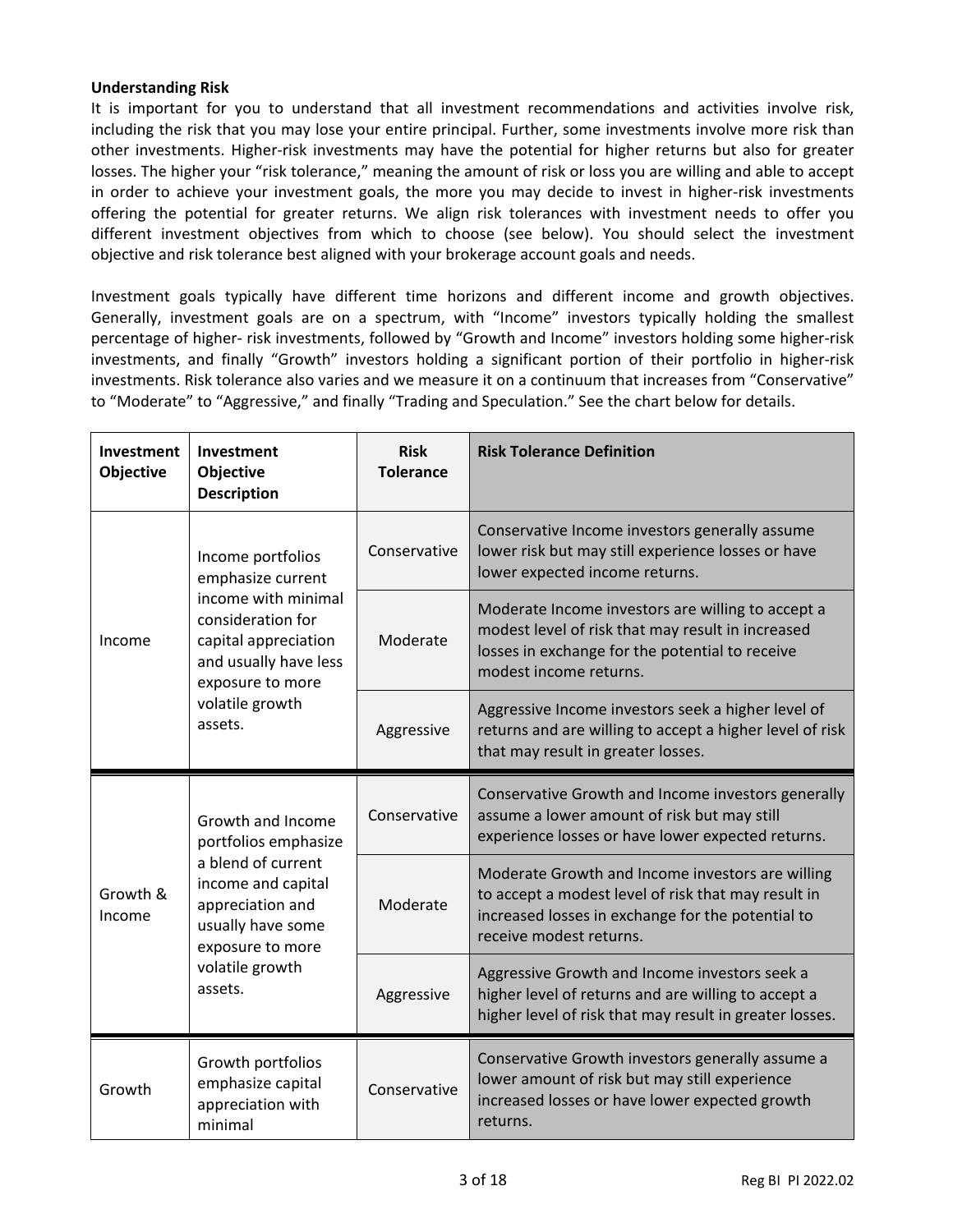|                               | consideration for<br>current income and<br>usually have<br>significant exposure<br>to more volatile                                                                                                                              | Moderate                                                                                                                                                    | Moderate Growth investors are willing to accept a<br>modest level of risk that may result in significant<br>losses in exchange for the potential to receive higher<br>returns. |  |
|-------------------------------|----------------------------------------------------------------------------------------------------------------------------------------------------------------------------------------------------------------------------------|-------------------------------------------------------------------------------------------------------------------------------------------------------------|--------------------------------------------------------------------------------------------------------------------------------------------------------------------------------|--|
| growth assets.                | Aggressive                                                                                                                                                                                                                       | Aggressive Growth investors seek a higher level of<br>returns and are willing to accept a high level of risk<br>that may result in more significant losses. |                                                                                                                                                                                |  |
| Trading<br>and<br>Speculation | Trading and Speculation investors seek out a maximum return through a broad range of<br>investment strategies which generally involve a high level of risk, including the potential for<br>unlimited loss of investment capital. |                                                                                                                                                             |                                                                                                                                                                                |  |

Our recommendations are based in part on your risk tolerance and investment objective as outlined above. We encourage you to carefully consider your investment objective and risk tolerance before investing.

### **Cash Sweep Program Feature**

Our brokerage services include a Cash Sweep Program feature. This program permits you to earn a return on uninvested cash balances in your brokerage account by allowing cash balances to be automatically "swept" into a "Cash Sweep Vehicle," until such balances are otherwise required to satisfy obligations arising in your account. These Cash Sweep Vehicles include interest-bearing deposit accounts, and if permissible, money market mutual funds or such other sweep arrangements made available to you. You will receive additional information concerning the Cash Sweep Program in your account agreement(s). More information about the Cash Sweep Program can be found in the Cash Sweep Program Disclosure Statement available at www.pinnacleinvestments.com/about-pinnacle-investments/disclosures-links . Please review that Disclosure Statement carefully.

### **Account Minimums and Activity Requirements**

There is no minimum initial account balance required to open a brokerage account with us. However, if you either fail to fund your account or do not return account opening documents as required, your account will be closed. In addition, some types of brokerage accounts have minimum account activity requirements and/or minimum on-going balance requirements that must be maintained, or your brokerage account will be closed. These requirements are detailed in the account agreement(s) you receive when you open your brokerage account.

You should also understand that our financial advisors may establish their own minimum account balance requirements for the brokerage accounts they service. For example, a dedicated financial advisor may choose to service only those brokerage account clients who satisfy account-specific or total household asset conditions. Minimum asset requirements are disclosed to you orally by your financial advisor.

### **Brokerage Service Models and Products**

Pinnacle Investments is a registered with the Securities and Exchange Commission as both a Broker-Dealer ("BD") and Registered Investment Adviser ("RIA"). Pinnacle Investments is a member firm of FINRA, MSRB and SIPC.

- Pinnacle Investments provides both broker-dealer and investment advisory services and fees differ and it is important for the retail investor to understand the differences.
- Free and simple tools are available to research firms and financial professionals at Investor.gov/CRS, which also provides educational materials about broker-dealers, investment advisers, and investing.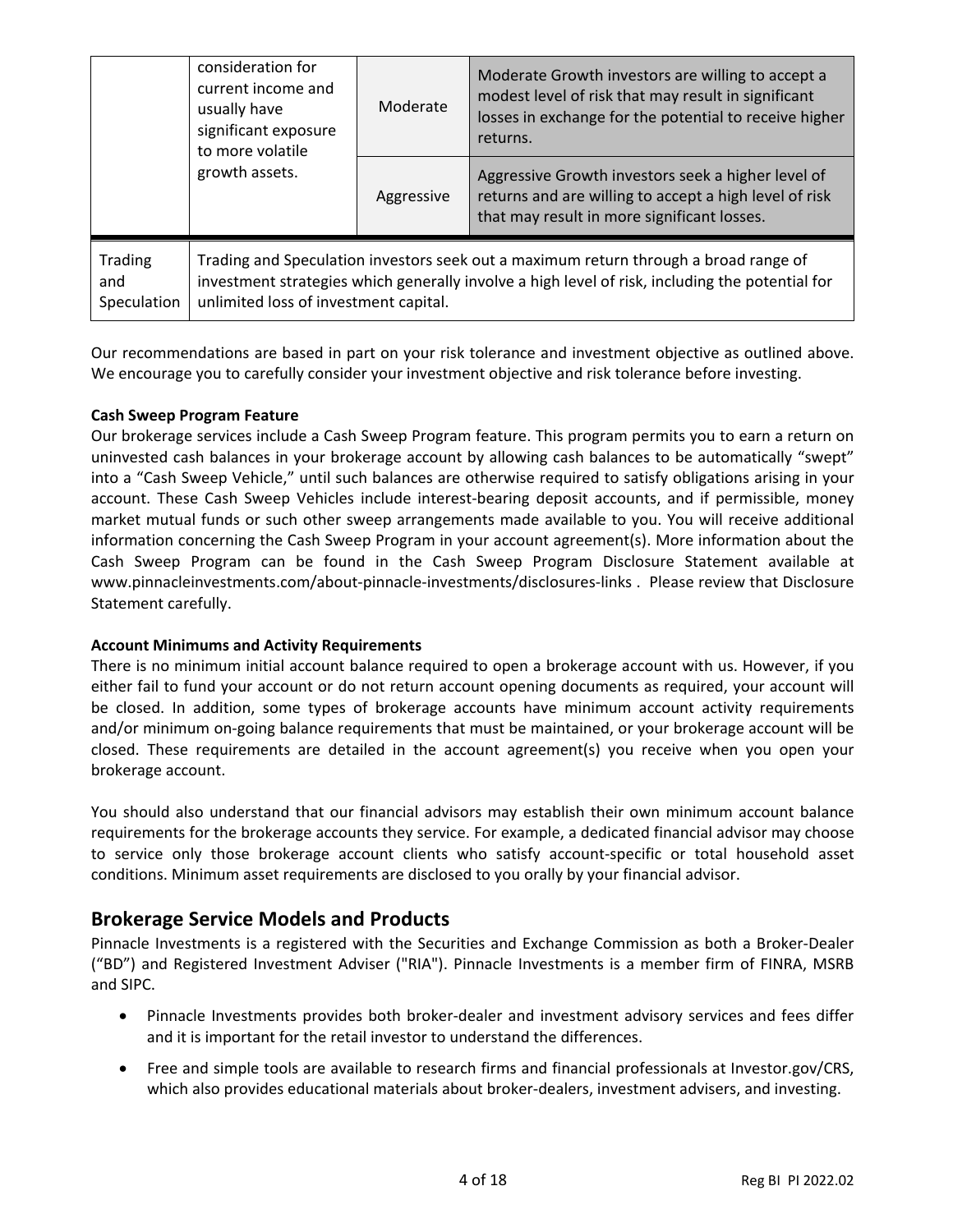- Pinnacle Investments offers brokerage and investment advisory services to retail investors. Pinnacle Investments offers the following advisory services: financial planning, portfolio management for individuals and/or small businesses, selection of other advisers, investment advisory service, and investment advice through consultation. In addition, Pinnacle Investments offers brokerage services, including buying and selling securities.
- Pinnacle Investments has an Introducing Agreement with First Clearing in which client funds and securities are maintained with First Clearing. In addition, Pinnacle Investments engages in direct business with mutual funds and variable annuities.

## **Brokerage Fees and Our Compensation**

It is important to consider that while a brokerage relationship can be a cost-effective way of investing your assets, it is not for everyone given the fees and costs involved.

### **Transaction-Based Fees**

You will pay transaction-based fees for trades you decide to enter into, such as buying and selling stocks, bonds, Exchange Traded Products (ETPs), mutual funds, annuity contracts, exercising options and other investment purchases and sale. These transaction-based fees are generally referred to as a "commission," "mark up," "sales load," or a "sales charge." Transaction-based fees are based on a host of factors, including, but not limited to:

- Underlying product selection
- Your brokerage service model and account type
- Size of your transaction and/or overall value of your account
- Frequency of your trade activity
- Available discounts and/or fee waivers

### **Account and Service Fees**

You will pay fees for various operational services provided to you through your brokerage account. These fees are set at least annually and communicated to you through information included in your account statement and other notifications. These fees do not apply to all account types and may be waived under certain conditions.

You should understand that based on the brokerage service model you choose, the same or similar products, accounts and services may vary in the fees and costs charged to you. For more information concerning our administrative and service fees please see below and visit us at [www.pinnacleinvestments.com/about](http://www.pinnacleinvestments.com/about-pinnacle-investments/disclosures-links)[pinnacle-investments/disclosures-links.](http://www.pinnacleinvestments.com/about-pinnacle-investments/disclosures-links)

### **How We Are Compensated**

We may receive direct and indirect compensation in connection with your accounts. Direct compensation is taken directly from the affected account. Indirect compensation is compensation paid in ways other than directly from the account and may impact the value of the associated investments in your account. The sections below describe the compensation that we receive in connection with various investments that may be available to you.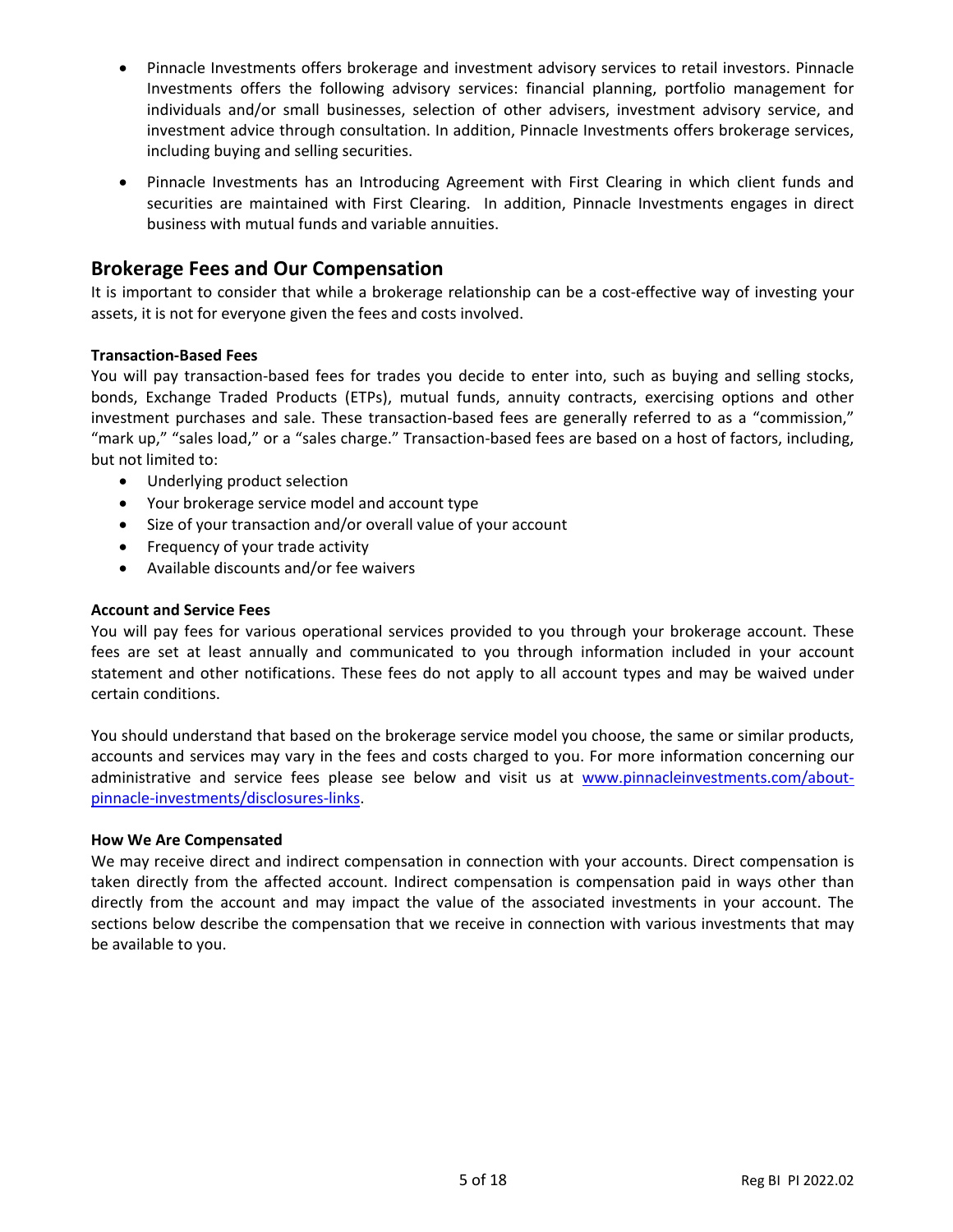### *Financial Advisor Schedules*

### **Commission Schedule for Stocks, Rights, Warrants, Secondary Market Closed End Funds (CEFs) and Exchange Traded Products (ETPs)**

The schedule below details the commission charged to you and received by us and your financial advisor for trades of stocks, bonds and options (this information is also available at

[www.pinnacleinvestments.com/about-pinnacle-investments/disclosures-links.](http://www.pinnacleinvestments.com/about-pinnacle-investments/disclosures-links))

### **Equities**

The following table reflects the standard allowable commission charged on equity purchases or sales based on the principal amount of the transaction. Discounts may apply.

| <b>Principal range</b> | % of principal | + Amount |
|------------------------|----------------|----------|
| Under \$1,999          | 3.2%           | \$35.00  |
| \$2,000 - \$9,999      | 2.0%           | \$59.00  |
| \$10,000 - \$24,999    | 1.7%           | \$95.00  |
| \$25,000 - \$49,999    | 1.2%           | \$224.00 |
| \$50,000 - \$99,999    | 1.0%           | \$324.00 |
| \$100,000 - \$249,999  | 0.9%           | \$424.00 |
| \$250,000 and greater  | 0.7%           | \$924.00 |

### *Example*

You purchase 500 shares of a listed security at \$26.00 per share which represents \$13,000 in principal. The commission equals  $$316.00$  ( $$13,000 \times 1.7\% + $95.00$ ), plus a  $$5.00$  postage and handling, making the total cost of the trade \$13,321.00)

### **Fixed-Income**

The following table reflects the standard allowable commission for purchases of fixed-income products. In lieu of a commission, purchases may have a "mark-up" added to the security price or, in the case of a sale, a "mark-down" subtracted from the security price. Discounts may apply.

| Product                       | % of<br>principal |
|-------------------------------|-------------------|
| Treasury securities           | 1.5%              |
| Government agencies           | 2.0%              |
| <b>Municipal securities</b>   | 3.0%              |
| Corporate bonds               | 3.0%              |
| Certificates of deposit (CDs) | 3.0%              |

### *Example*

You purchase \$10,500.00 in principal of a municipal bond. The commission equals \$315.00 (\$10,500.00 x 2.0%), plus a \$5.00 postage and handling, making the total cost of the trade \$10,820.00).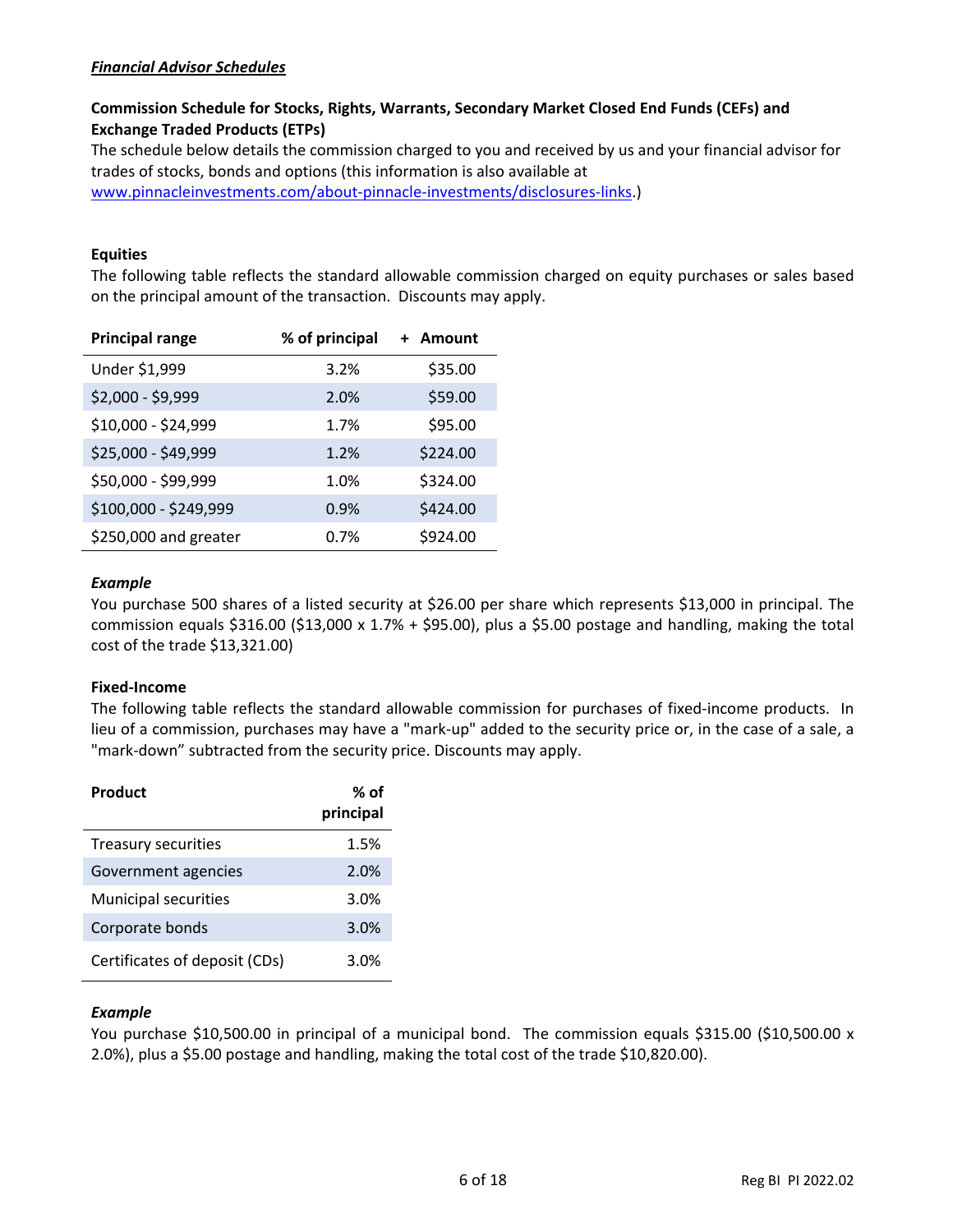### **Options**

The following table reflects the standard allowable commission for the purchase or sale of option contracts. Discounts may apply.

| <b>Principal range</b> | % of principal | + Amount |
|------------------------|----------------|----------|
| Under \$999            | 4.0%           | \$35.00  |
| $$1,000 - $1,999$      | 3.0%           | \$45.00  |
| \$2,000 - \$2,999      | 2.5%           | \$55.00  |
| \$3,000 - \$4,999      | 2.0%           | \$70.00  |
| \$5,000 - \$19,999     | 1.5%           | \$95.00  |
| \$20,000 - \$29,999    | 1.0%           | \$195.00 |
| \$30,000 and greater   | 0.8%           | \$255.00 |

### *Example*

You purchase 10 options contracts at \$400.00 per contract representing \$4,000 in principal. The commission equals \$150.00 (\$4,000 x 2.0% + \$70.00), plus a \$5.00 postage and handling, making the total cost of the trade \$4,155.00.

### **Mutual Funds**

We currently offer thousands of mutual funds varying in share class structure and investment style. If you invest in mutual funds, we may receive direct and indirect compensation in connection with such mutual fund investments, as described below.

### **12b-1 / Shareholder Service Fees**

Annual 12b-1 fees, also known as trails, are paid by the fund and paid to us out of fund assets under a distribution and servicing arrangement to cover distribution expenses and sometimes shareholder service expenses that we may provide on the fund's behalf. Shareholder servicing fees are paid to respond to investor inquiries and provide investors with information about their investments. These fees are asset-based fees charged by the fund family. These fees range from 0.00% to 1.00%, but the majority of these fees are below 0.85%. These fees may be passed on to us and may in turn be passed on to your Financial Advisor as a commission.

### **Front-end Sales Charge Fees/Contingent Deferred Sales Charges (CDSC)**

Front-end sales charge fees may be charged and paid to us, including your financial advisor, when you purchase a fund. The front-end sales charge is deducted from the initial investment on certain share classes. This charge normally ranges from 0.00% to 5.75%. Some purchases may qualify for a reduced front-end sales charge due to breakpoint discounts based on the amount of the transaction and rights of accumulation. In addition, some purchases may qualify for a sales charge waiver based on the type of account, and/or certain qualifications within the account. You should contact your financial advisor if you believe you are eligible for sales charge waivers.

CDSC is a charge you pay upon withdrawal of money from a fund prior to the end of the fund's CDSC period. CDSC charges range from 0.00% to 5.50%. CDSC periods can range from zero to seven years. This charge typically exists only on share classes that do not have a front-end sales charge. It is sometimes referred to as the back-end load. CDSCs are not charged when you purchase a fund. The fee charged will depend on the share class purchased by the investor. A CDSC is not passed on to your financial advisor. You can find a description of the amount and payment frequency of all fees and expenses charged and paid by the fund in the fund's prospectus. Fees and expenses disclosed in the fund's prospectus are charged against the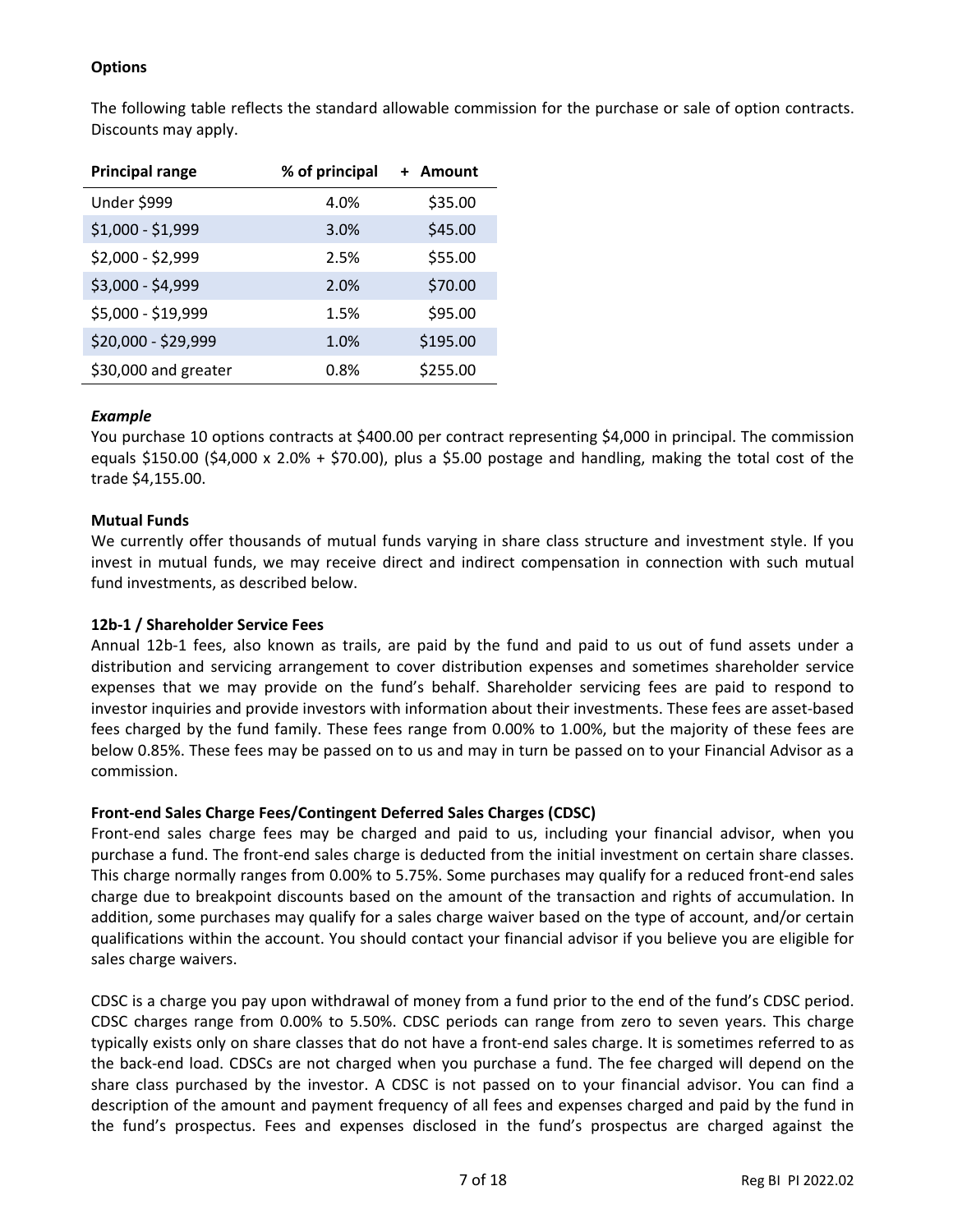investment values of the fund. Please note that 12b-1s and similar fees or compensation received in connection with our affiliated funds are not received, or are rebated, on ERISA assets held in Advisory Program accounts.

### **Revenue Sharing**

There are no revenue sharing agreements in place for Pinnacle Investments, LLC.

### **Data Agreement**

There are no Data Agreements in place for Pinnacle Investments, LLC.

### **Annuities**

Our annuities consist of fixed, index, and variable annuities. Under arrangements with insurance companies, we, including your financial advisor, receive commissions from the insurance companies for the sale of annuities, as well as trail commissions, and they are considered indirect compensation. Commissions and trails paid to us vary by product type and may vary by insurance carrier. For additional information regarding annuities, please reference [www.pinnacleinvestments.com/about-pinnacle-investments/disclosures-links.](http://www.pinnacleinvestments.com/about-pinnacle-investments/disclosures-links)

### **Alternative Investments Information**

Pinnacle Investments, LLC has offered alternative investments in the past and may possibly in the future, but there are currently no alternative investments being offered. Please refer to [www.pinnacleinvestments.com/about-pinnacle-investments/disclosures-links.](http://www.pinnacleinvestments.com/about-pinnacle-investments/disclosures-links)

### **Unit Investment Trusts (UITs)**

Our UITs consist of Equity and Fixed-Income UITs. We, along with your financial advisor, are compensated in ways that vary depending on the type and terms of the UIT portfolio selected. The types of fees received by us are described below and are disclosed via the prospectus issued by the UIT provider. Your financial advisor can provide you a copy of the most recent prospectus. The UIT provider deducts fees as compensation from the proceeds available for investments for marketing and distribution expenses, which may include compensating us as described in each UIT prospectus.

For additional information, please see [www.pinnacleinvestments.com/about-pinnacle](http://www.pinnacleinvestments.com/about-pinnacle-investments/disclosures-links)[investments/disclosures-links.](http://www.pinnacleinvestments.com/about-pinnacle-investments/disclosures-links)

### **Cash Sweep Program/Bank Deposit Sweep/Other Float Compensation**

Please see Pinnacle Investments' Fee schedule below.

### **Training and Education**

We work closely with many product and service providers who provide training and education compensation to offset or reimburse us for costs incurred in conducting comprehensive training and educational meetings for our financial advisors. These meetings or events are held to educate financial advisors on product characteristics, business building ideas, successful sales techniques, suitability as well as various other topics. In addition, certain vendors provide free or discounted research or other vendor products and services, which can assist our financial advisors with providing services to the plan.

Likewise, from time to time, product providers will reimburse us for expenses incurred by individual branch offices in connection with conducting training and educational meetings, conferences, or seminars for financial advisors and participants. Also, financial advisors may receive promotional items, meals or entertainment or other non-cash compensation from product providers.

Although training and education compensation is not related to individual transactions or assets held in client accounts, it is important to understand that, due to the total number of product providers whose products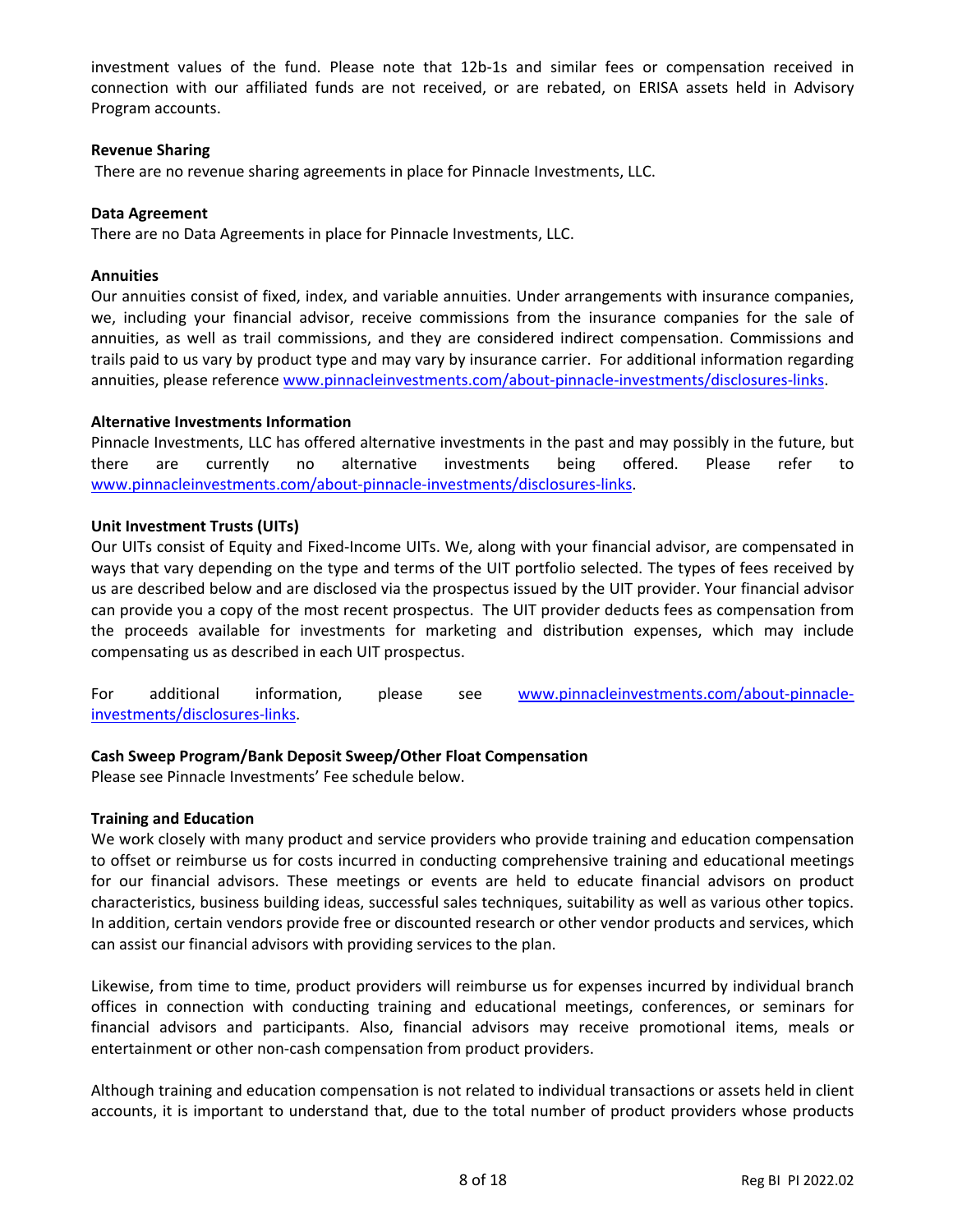are offered by us, it is not possible for all companies to participate in a single meeting or event. Consequently, those product providers that do participate in training or educational meetings, seminars or other events gain an opportunity to build relationships with Financial Advisors; these relationships could lead to sales of that particular company's products.

For additional information, please see [www.pinnacleinvestments.com/about-pinnacle](http://www.pinnacleinvestments.com/about-pinnacle-investments/disclosures-links)[investments/disclosures-links.](http://www.pinnacleinvestments.com/about-pinnacle-investments/disclosures-links)

### **Operational Fees**

We receive compensation for various operational services provided to you through a brokerage account. Our Fee Schedule for these services is below and also at www.pinnacleinvestments.com/about-pinnacleinvestments/disclosures-links

### **Trade Corrections**

Pinnacle Investments, LLC's trade corrections policy indicates that depending on the circumstances of the correction, either the client or the financial professional depending on the party responsible for the correction.

### **Compensation for Termination of Services**

Other than any contingent deferred sales charge for a fund (as described under the Mutual Funds section above, if applicable), IRA termination fees (when applicable), and account transfer fees, the firm would not receive any additional compensation in connection with the termination of its services. If you have questions or need additional copies, contact your financial advisor.

For additional information, please see the below fees as well as [www.pinnacleinvestments.com/about](http://www.pinnacleinvestments.com/about-pinnacle-investments/disclosures-links)[pinnacle-investments/disclosures-links.](http://www.pinnacleinvestments.com/about-pinnacle-investments/disclosures-links)

### **Brokerage – Excluded Advisory Assets**

As described above, our brokerage services differ from our advisory services. However, in some instances we may allow an advisory client to trade what are referred to as "excluded assets" within their advisory services assets account. Excluded are not subject to our advisory program fees. Instead of our advisory fees, these excluded assets are subject to our standard brokerage charges when traded.

### **List of Pinnacle Fees**

Please reference the list of fees shown below for Pinnacle Investments, LLC and are located at [www.pinnacleinvestments.com/about-pinnacle-investments/disclosures-links.](http://www.pinnacleinvestments.com/about-pinnacle-investments/disclosures-links):

### **Statement of Interest Charges**

Accounts on which Interest is Charged • Calculation of Interest • Lien and Collateral

To assist you in managing your borrowing needs and to familiarize you with the terms under which credit is extended on your account, we have developed this Statement of Interest Charges. Please review this Statement of Interest Charges prior to utilizing credit.

### **Accounts on which Interest is Charged**

Interest may be charged on margin credit extended for the purpose of purchasing, carrying or trading in securities. Interest charges are calculated on a settlement date basis and details supporting such calculation will be displayed on your monthly statement.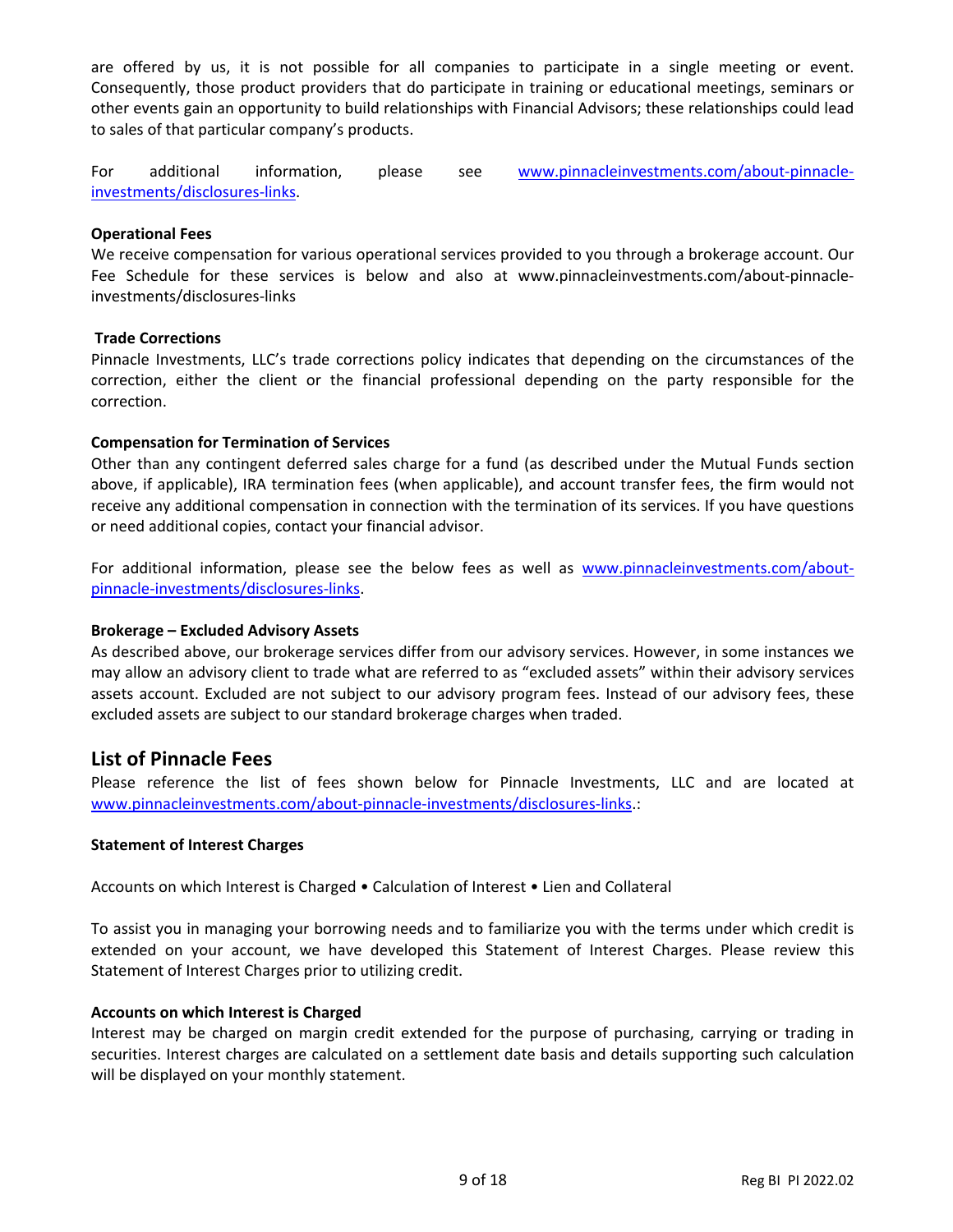Payments for purchases in cash accounts should be received on or before the settlement date shown on the trade confirmation. If your payment is received after that date, an interest charge may be posted to your cash account.

Proceeds from a sale in a cash account are not required to be disbursed prior to the settlement date shown on the trade confirmation. Occasionally, we may honor a request to disburse sale proceeds prior to settlement date. If this privilege is utilized, an interest charge may be posted to your account.

### **Calculation of Interest**

Your annual rate of interest will vary depending on the size of your daily adjusted debit balance. The daily adjusted debit balance is the net total of the settled balances in your account.

Short positions are "marked-to-market" daily. Since the security sold short must be borrowed in order to deliver it to the buying broker, the credit that results from the sale is not available to you. The market value of the short sale is debited against your margin balance to arrive at a daily adjusted debit balance for interest purposes. The daily closing price is used to determine any appreciation or depreciation of a security sold short, which will adjust your daily adjusted debit balance.

You may be charged additional fees in connection with establishing and maintaining a short position and such charges may be disclosed to you at the time a short position is established or may be imposed or increased from time to time in light of changing market conditions. When a security that you have sold short is no longer easy-to-borrow, we may make an immediate change to any fees that may be paid by you or assessed to your account to reflect current rates relating to the borrow.

The annual rate of interest applicable to your account will be computed using a selected rate above the Wall Street Journal (WSJ) Prime Rate. Your annual rate of interest may change, without prior notice to you, in accordance with changes to the WSJ Prime Rate. If the interest rate charged to you is individually negotiated (a "Negotiated Rate"), such Negotiated Rate will be a percentage at, above or below the WSJ Prime Rate.

Your Negotiated Rate will change consistent with changes to the WSJ Prime Rate without prior notice to you. We may terminate your Negotiated Rate without prior notice to you and you will be charged an interest rate above your Negotiated Rate but not more than our table of interest rates.

For the current WSJ Prime Rate, please visit: [www.wsj.com/market-data/bonds/moneyrates](http://www.wsj.com/market-data/bonds/moneyrates) or contact your Financial Professional.

The table of interest rates is as follows:

| <b>Margin Debit Balance</b>   | <b>Rate of Interest</b> |
|-------------------------------|-------------------------|
| \$0 to \$24,999.99            | WSJ Prime + 5.875%      |
| \$25,000 to \$49,999.99       | WSJ Prime + 4.750%      |
| \$50,000 to \$99,999.99       | WSJ Prime + 4.625%      |
| \$100,000 to \$249,999.99     | WSJ Prime + 3.000%      |
| \$250,000 to \$499,999.99     | WSJ Prime + 2.875%      |
| \$500,000 to \$999,999.99     | WSJ Prime + 2.750%      |
| \$1,000,000 to \$4,999,999.99 | WSJ Prime + 2.250%      |
| \$5,000,000 to \$9,999,999.99 | WSJ Prime + 1.750%      |
| \$10,000,000 and above        | WSJ Prime + 1.500%      |
|                               |                         |

Interest is computed daily on the basis of a 360-day year using the following formula: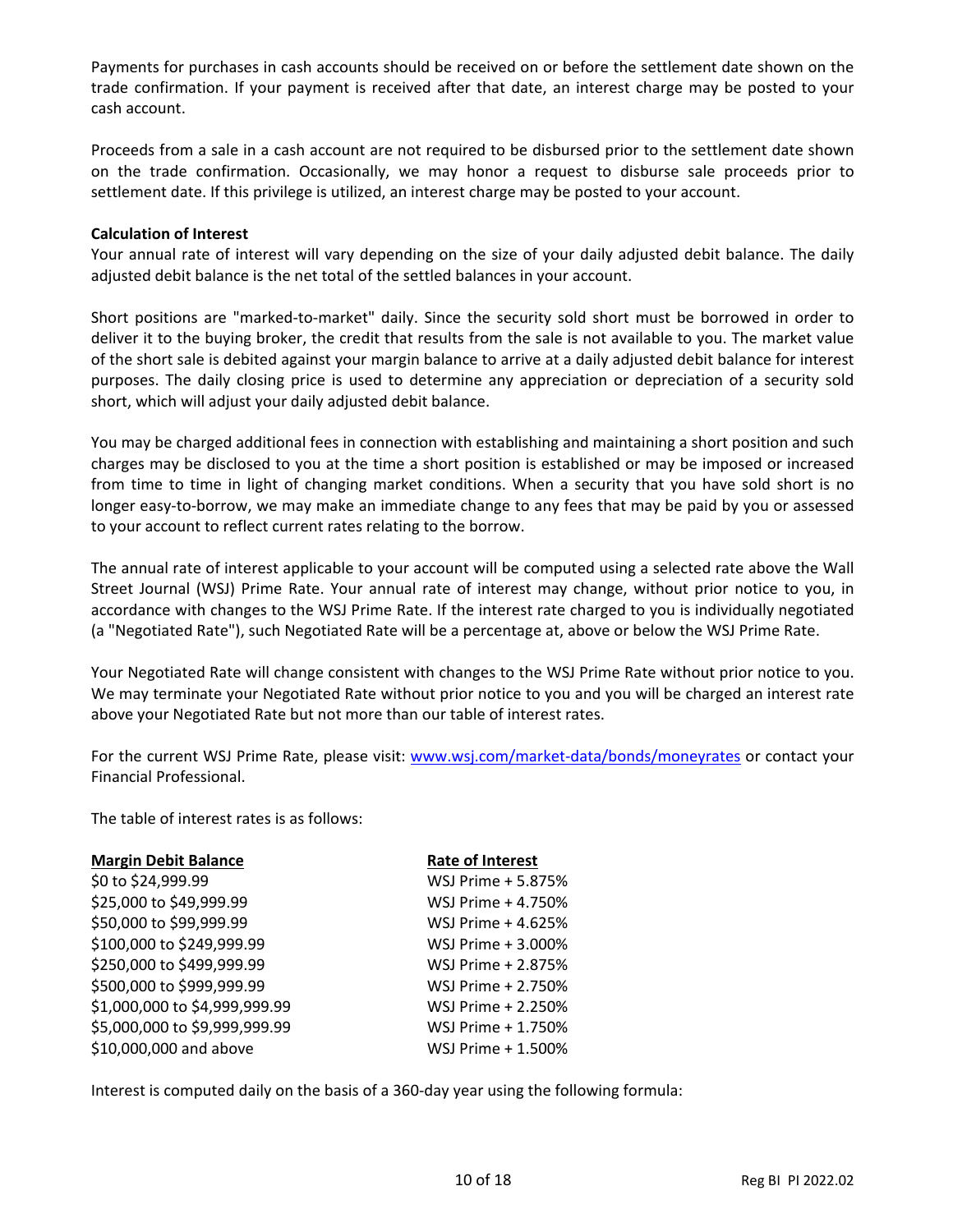| <b>Adjusted Debit Balance</b> | Interest Rate | Number of Days |
|-------------------------------|---------------|----------------|
|                               | 100.          | 360            |

### **Lien and Collateral**

Wells Fargo will maintain a first priority perfected security interest in the securities or other property (the "Securities Collateral") in your account when credit is extended to you. You agree to promptly satisfy all margin and maintenance calls. Should your account fall below margin maintenance requirements, Wells Fargo may liquidate the Securities Collateral in your Account, or any other account you may have an interest in held at Clearing Firm, without notice to you.

### **Schedule of Fees**

Annual Account Fees

Annual account fees will be charged in September and will be based on the type of account you own on June 30. Listed below are the annual fees associated with each type of account.

Pinnacle Investments offers clients many options to avoid annual fees. Please see below and contact your financial advisor for more details.

| <b>Type of Account</b>                  | <b>Annual Fee</b> |  |
|-----------------------------------------|-------------------|--|
| Investment (standard brokerage) Account | \$75.00           |  |
| Individual Retirement Account*          | \$75.00           |  |
| UGMA/UTMA                               | \$75.00           |  |
| Advantage**                             | \$75.00           |  |

\*Includes traditional, Spousal, Roth, SEP and SIMPLE IRAs.

\*\* Other administrative fees may apply to Advantage (check copies, checkbook orders, ATM fees, additional debit card, etc.).

If you meet any of the fee waiver criteria below, your account will not be charged the annual account fee above.

- Accounts that place six or more billable trades in a period (does not apply to Advantage, IRA or ESA accounts)
- Accounts opened on or after January 1 of the current year (does not apply to Advantage, IRA, or ESA accounts)
- A household relationship with Pinnacle Investments, LLC that totals \$500,000.00 or more as of June 30, 2016
- All accounts that are enrolled in a First Clearing Managed/Fee-based program OR a Pinnacle Investments, LLC proprietary Managed/Fee-based program
- DVP Accounts
- 529 Plans
- Qualified retirement plan accounts (excluding IRAs)
- Accounts with open-end mutual fund positions of \$100,000 or more
- Accounts with annuity positions only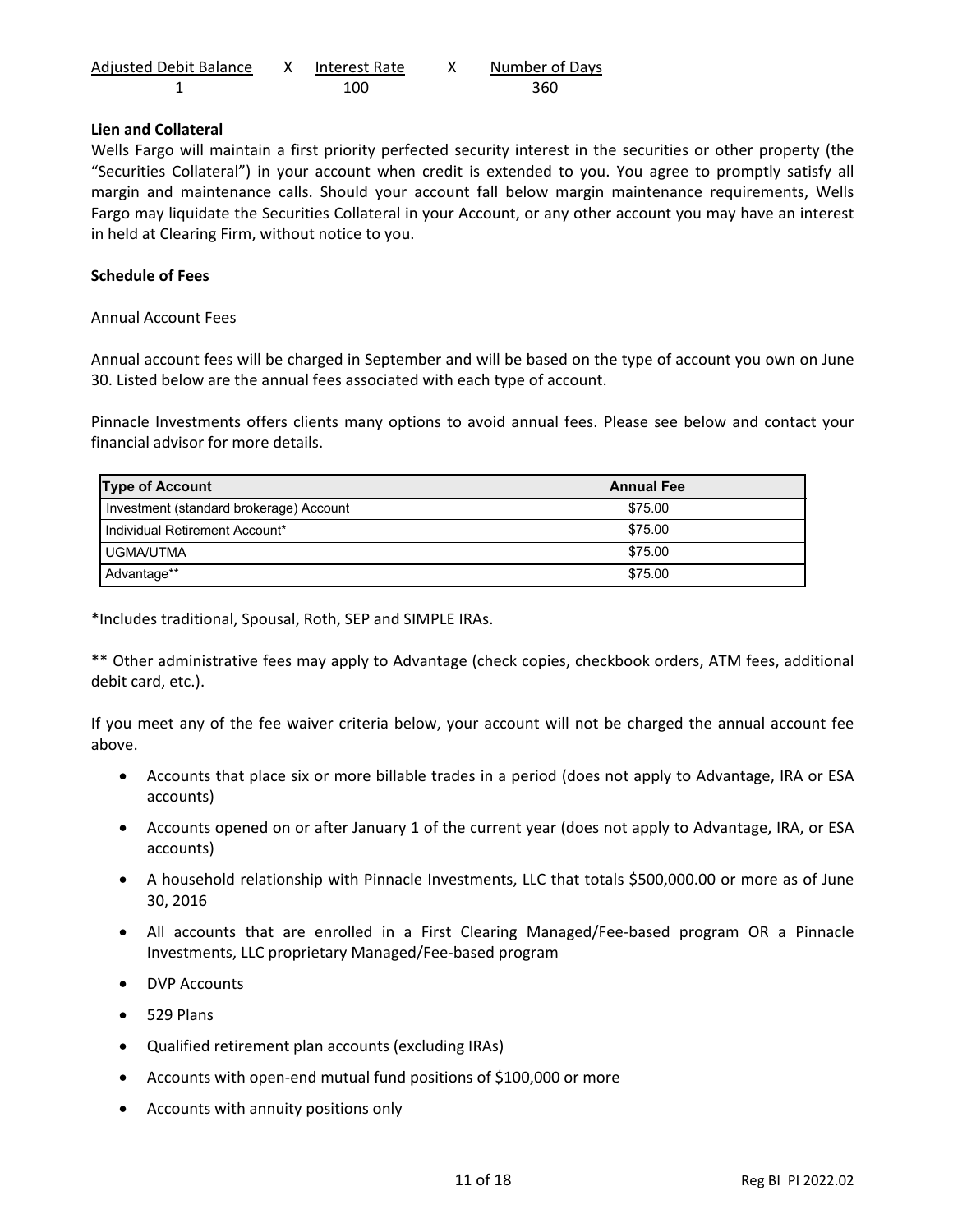If you have any questions regarding the applicability of these fees, please contact your financial advisor.

Pinnacle Investments, LLC Schedule of Client Fees<sup>1</sup>:

| <b>Annual Fee by Account Type</b>                                                                                                                    | <b>Amount</b>                                                 |
|------------------------------------------------------------------------------------------------------------------------------------------------------|---------------------------------------------------------------|
| Investment Account Inactivity Fee (Standard Brokerage/Advantage Basic)                                                                               | \$75.00                                                       |
| Custodial (UGMA/UTMA) Account Inactivity Fee                                                                                                         | \$75.00                                                       |
| Education Savings Account (ESA) Inactivity Fee                                                                                                       | \$20.00                                                       |
| Advantage Account - Check Writing w/Debit Card                                                                                                       | \$125.00                                                      |
| Advantage Basic - Check Writing w/o Debit Card                                                                                                       | No Charge                                                     |
| <b>WFCS Custodian IRA</b>                                                                                                                            |                                                               |
| <b>Annual Maintenance</b><br>$\bullet$                                                                                                               | \$75.00                                                       |
| <b>Termination Fee</b><br>$\bullet$                                                                                                                  | \$95.00                                                       |
|                                                                                                                                                      |                                                               |
| <b>Transaction Service Fees</b>                                                                                                                      |                                                               |
| Postage and Handling - Trade Confirmation                                                                                                            | \$5.00 per trade                                              |
| Transaction, Execution, Ticket Charge Fee                                                                                                            | \$20.00 per trade                                             |
| Mutual Fund No Load Accommodation Fee                                                                                                                | \$25.00 per trade                                             |
| Account Transfer to Another Firm (ACAT)                                                                                                              | \$95.00                                                       |
| <b>Domestic Wire Transfers</b>                                                                                                                       | \$25.00                                                       |
| <b>International Wire Transfers</b>                                                                                                                  | \$25.00                                                       |
| <b>Return of Deposited Checks</b>                                                                                                                    | \$10.00                                                       |
| Insufficient Funds (Advantage Checks drawn on account)                                                                                               | \$20.00                                                       |
| Stop Payment                                                                                                                                         | \$25.00                                                       |
| <b>Product Fees - Advantage Account</b>                                                                                                              |                                                               |
| Check Orders - Individual                                                                                                                            |                                                               |
| Initial Order - Standard Wallet (40 checks)<br>$\bullet$                                                                                             | Free                                                          |
| Initial Order - Duplicate (150 checks)<br>$\bullet$                                                                                                  | \$20.00                                                       |
| Reorders - Standard Wallet (120 checks)<br>$\bullet$                                                                                                 | \$9.00                                                        |
| Reorders - Standard Duplicate (120 checks)<br>$\bullet$                                                                                              | \$20.00                                                       |
| Check Orders - Corporate Checks (Standard)                                                                                                           |                                                               |
| Initial Order - Three on a page (252 checks w/cover)<br>$\bullet$                                                                                    | \$131.97                                                      |
| Reorders - Three on a page (252 w/o cover)<br>$\bullet$                                                                                              | \$87.79                                                       |
| <b>Debit Cards</b>                                                                                                                                   |                                                               |
| <b>Additional Card</b><br>$\bullet$                                                                                                                  | \$10.00                                                       |
| Fastcard Fee - Overnight delivery per card<br>$\bullet$                                                                                              | \$20.00                                                       |
| <b>ATM Transactions</b>                                                                                                                              | No internal service fee.<br>No fee using Wells Fargo Bank ATM |
| <b>Check Copies</b>                                                                                                                                  | 3 free checks per month; \$15 each copy over 3                |
| <b>Check Research</b>                                                                                                                                | \$5.00                                                        |
|                                                                                                                                                      |                                                               |
| <b>Other Fees</b>                                                                                                                                    |                                                               |
| Delivery of Foreign Security Certificate<br>Transfer & Ship of Physical Certificates (shares re-registered and mailed to client)                     | \$250.00 per security<br>\$500.00                             |
|                                                                                                                                                      | \$500.00                                                      |
| Rush Withdrawal Registration (3-5 business days)                                                                                                     |                                                               |
| Rejection of ineligible physical certificates presented for deposit<br>Replacement of Securities Lost by Customer + 90 days issued by First Clearing | \$50.00<br>$$100.00 + out-of-pocket$                          |
| Safekeeping Charge                                                                                                                                   | \$25.00/security; \$250 max/yr per acct                       |
|                                                                                                                                                      |                                                               |
| <b>Direct Participation Program</b>                                                                                                                  | \$100.00 annually                                             |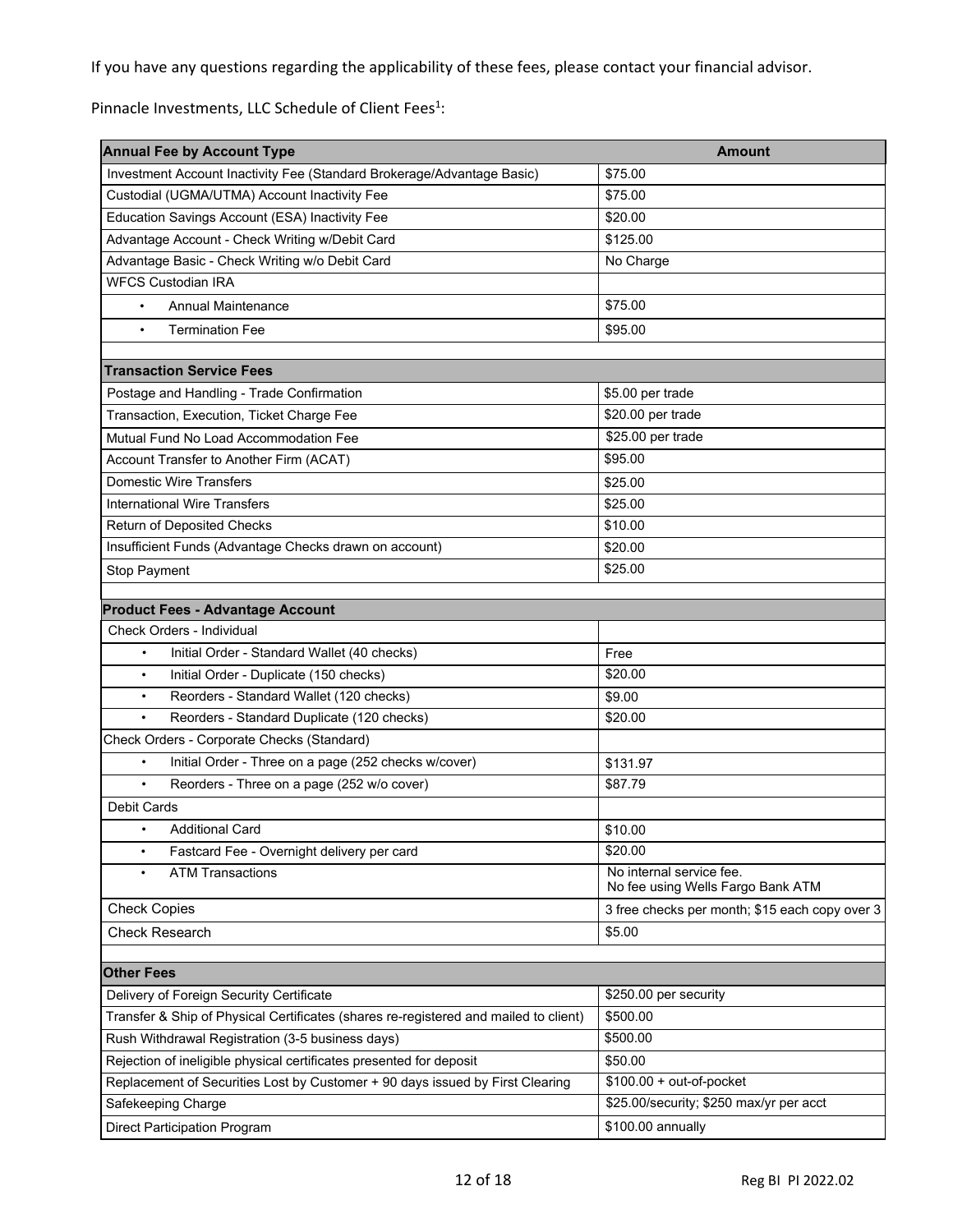| Overnight Express Mail      | \$15.00                                         |
|-----------------------------|-------------------------------------------------|
| Prepay Margin Fees - Trades | S15.00 or margin interest, whichever is greater |

<sup>1</sup>Fees are subject to change.

## **Conflicts Of Interest**

Conflicts of interest exist when we provide brokerage services to you. A conflict of interest is a situation in which we engage in a transaction or activity where our interest is materially adverse to your interest. The mere presence of a conflict of interest does not imply that harm to your interests will occur, but it is important that we acknowledge the presence of conflicts. Moreover, our regulatory obligations require that we establish, maintain, and enforce written policies and procedures reasonably designed to address conflicts of interest associated with our recommendations to you.

Our conflicts of interest are typically the result of compensation structures and other financial arrangements between us, our financial advisors, our clients and third parties. We offer a broad range of investment services and products and we receive various forms of compensation from our clients, affiliated and nonaffiliated product providers and money managers, and other third parties as described above. Securities rules allow for us, our financial advisors, and our affiliates to earn compensation when we provide brokerage services to you. However, the compensation that we and our financial advisors receive from you varies based upon the product or service you purchase, which creates a financial incentive to recommend investment products and services that generate greater compensation to us.

We are committed to taking appropriate steps to identify, mitigate and avoid conflicts of interest to ensure we act in your best interest when providing brokerage recommendations to you. Below you will find additional information related to our conflicts of interest. This information is not intended to be an allinclusive list of our conflicts, but generally describes those conflicts that are material to your brokerage relationship. In addition to this disclosure, conflicts of interest are disclosed to you in your account agreement(s) and disclosure documents, our product guides and other information we make available to you.

### **Compensation We Receive From Clients**

### **Transaction-based conflicts**

In your brokerage account you pay certain fees (commissions and sales charges) in connection with the buying and selling of each investment product, including mutual funds, variable annuities, alternative investments, exchange traded funds, equity securities, and bonds. Where these fees apply, the more transactions you enter into, the more compensation that we and your financial advisor receive. This compensation creates an incentive for us to recommend that you buy and sell, rather than hold, these investments. We also have an incentive to recommend that you purchase investment products that carry higher fees, instead of products that carry lower fees or no fees at all.

### **Markups and Markdowns for Principal Transactions**

When you buy or sell securities in a brokerage account, and in accordance with industry regulations, we may impose a markup (increase) or markdown (decrease) in the price of transactions we execute on a principal basis. We are compensated based upon the difference (markup) between the price you pay for securities purchased from us and the price we sell such securities to you over the prevailing market price, or the difference (markdown) between the price you sell securities to us and the price we purchase such securities from you over the prevailing market price. We maintain policies and procedures reasonably designed to help ensure compliance with the markup and markdown industry rules.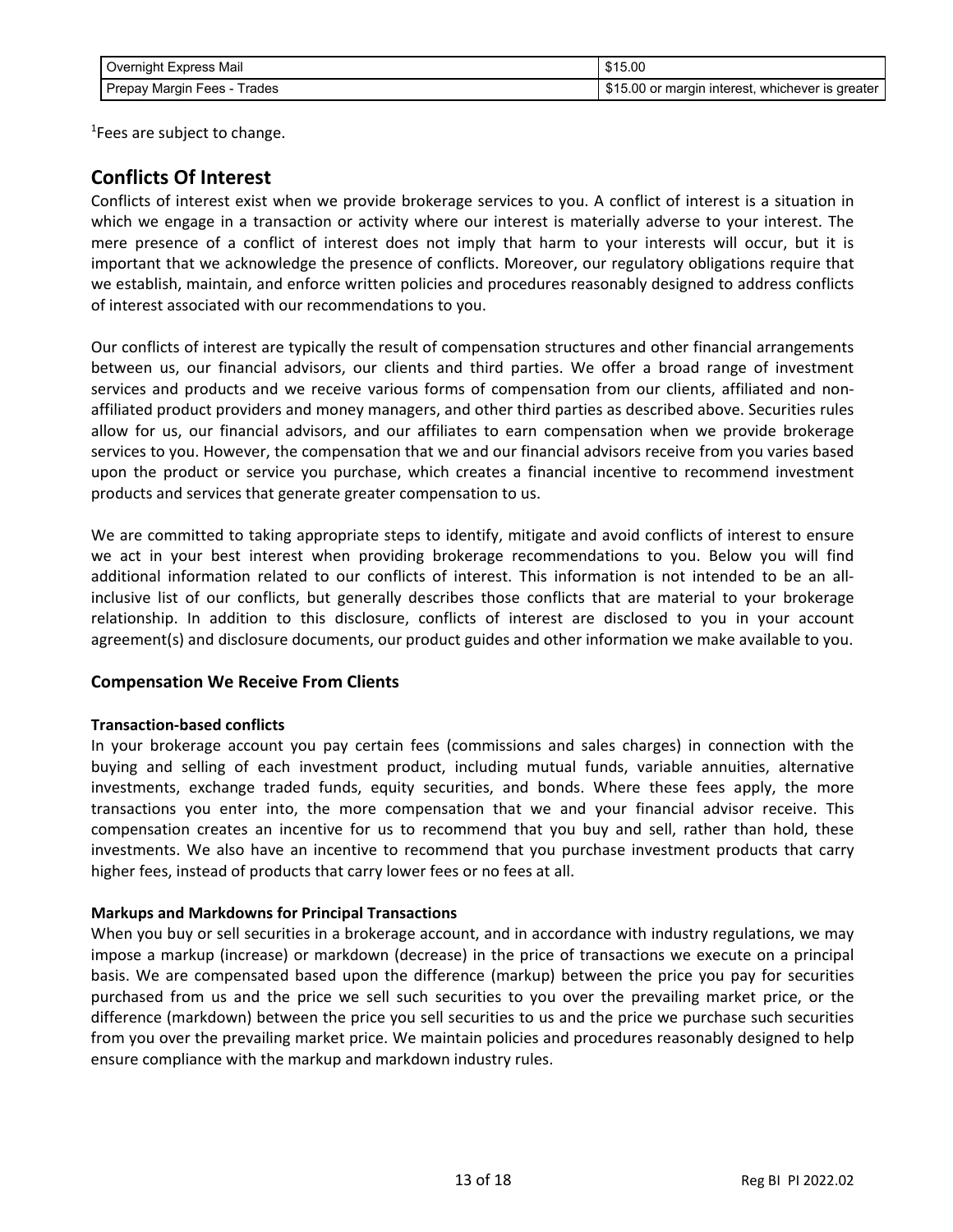### **Account maintenance and other administrative fees**

For the services we provide or make available to you with respect to your brokerage account, we charge certain account maintenance and other administrative fees, including transfer, wire, or other miscellaneous fees, as described in the fee schedule provided to you on an annual basis. The higher the fees we charge, the more we are compensated.

### **Compensation We Receive from Third Parties**

Third-party payments we receive may be based on new sales of investment products, creating an incentive for us to recommend you buy and sell, rather than hold, investments. In other cases, these payments are made on an ongoing basis as a percentage of invested assets, creating an incentive for us to recommend that you buy and hold investments or continue to invest through a third-party manager or adviser.

The total amount of payments we receive varies from product to product and varies with respect to the thirdparty investment management products we recommend. It also varies from the compensation we receive in connection with other products and services we may make available to you, including advisory services. We have an incentive to recommend investment products and services that generate greater payments to us. This compensation generally represents an expense embedded in the investment products and services that is borne by investors, even where it is not paid by the Product Sponsor and not directly from the investment product or other fees you pay. The types of third-party compensation we receive include:

• **Trail Compensation.** Ongoing compensation from Product Sponsors may be received by us and shared with our financial advisors. This compensation (commonly known as trails, service fees or Rule 12b-1 fees in the case of mutual funds) is typically paid from the assets of the investment product under a distribution or servicing arrangement and is calculated as an annual percentage of invested assets. The amount of this compensation varies from product to product. We have an incentive to recommend that you purchase and hold interests in products that pay us higher trails.

### **Additional Compensation from Product Sponsors and Other Third Parties**

We and our financial advisors, associates, employees, and agents receive additional compensation from Product Sponsors and other third parties including:

- Gifts and awards, an occasional dinner or ticket to a sporting event, or reimbursement in connection with educational meetings or marketing or advertising initiatives, including services for identifying prospective clients.
- Payment or reimbursement for the costs associated with education or training events that are attended by our employees, agents, and financial advisors, and for conferences and events that we sponsor.
- Reimbursement from Product Sponsors for research and technology-related costs, such as those to build systems, tools, and new features to aid in servicing clients. Additionally, we and our affiliates receive compensation from Product Sponsors to provide aggregate sales data.

**Note:** The amount of these payments is not dependent or related to the level of assets you or any other of our clients invest in or with the Product Sponsor.

### **Product Share Classes**

Some Product Sponsors offer multiple structures of the same product (e.g., mutual fund share classes) with each option having a unique expense structure, and some having lower costs to you as compared to others. We are incentivized to make available those share classes or other product structures that will generate the highest compensation to us.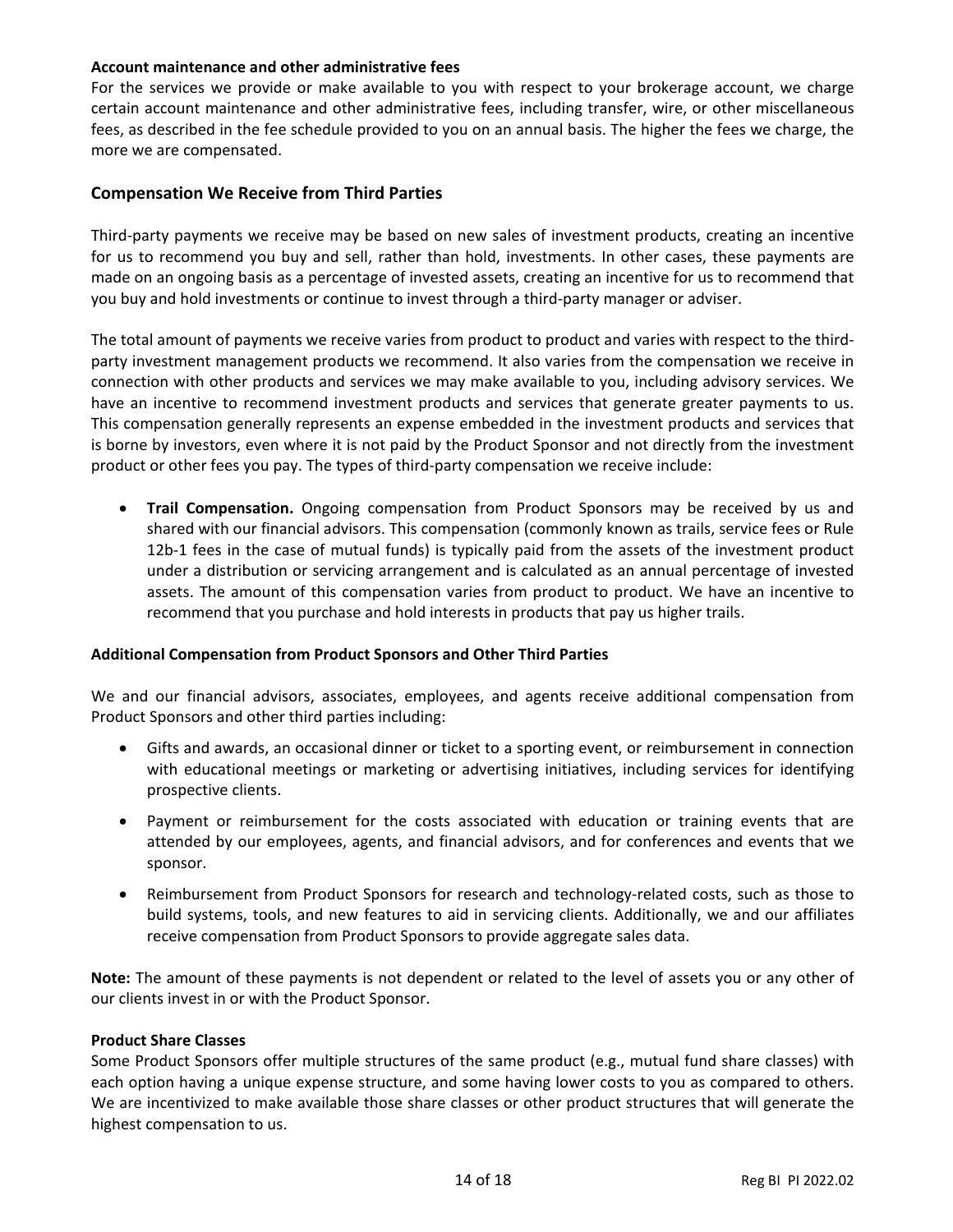### **Payment For Order Flow**

We do not receive any Payment for Order Flow.

### **Compensation Related to Proprietary Products**

Brokerage recommendations can include a recommendation to invest in a product or service that is managed, issued or sponsored by us or our affiliates. We and our affiliates will receive additional compensation or economic benefits from investments by you in such products, including, but not limited to, management credits, service fees and similar revenue sharing arrangements. The compensation related to these may be greater than similar products provided by third parties. Thus, we have an incentive to recommend investments in proprietary/affiliated products.

### **Compensation Related to Our Affiliates**

We do not have any compensation agreements with affiliates.

### **Compensation Received by Financial Advisors**

Financial advisors are compensated in a variety of ways based on the percentage of revenue generated from sales of products and services to clients and/or total assets under advisement, including brokerage account activity. This compensation may vary by the product or service associated with a brokerage recommendation. In addition to upfront-transaction based compensation, some products feature on-going residual or "trail" payments. Thus, financial advisors are incentivized to recommend products that have higher fees as well as those with on-going payments.

Typically, a financial advisor's payout schedule (periodically adjusted by us at our discretion) increases with production and asset levels. The same payout schedule is reduced when financial advisors discount certain client fees and commissions, or client relationship asset levels are below minimums established by us from time to time. Financial advisors also may be eligible for annual or ongoing bonuses and deferred compensation awards based upon a variety of factors that may include reaching certain production levels, tenure with the firm, client product mix, asset gathering, referrals to affiliates or other targets, as well as compliance with our policies and procedures and meeting best business practices.

As a result, financial advisors have an incentive to provide brokerage recommendations that result in selling more investment products and services, as well as investment products and services that carry higher fees. Financial advisors also have an incentive to provide brokerage recommendations to gather more assets under management and to increase brokerage trading activity, and to reduce the number of discounts available to you.

Financial advisors have an incentive to recommend you rollover assets from a Qualified Retirement Plan (QRP) to a brokerage Individual Retirement Account (IRA) because of the compensation they will receive. We maintain policies and procedures designed to ensure that rollover recommendations are in your best interest.

Brokerage accounts, unlike advisory accounts, do not feature an on-going fee based on assets under management. Financial advisors are incentivized to recommend you transition your brokerage services account to an advisory account to generate on-going revenue where your brokerage account has minimal activity. Further, financial advisors are incentivized to recommend you transition your brokerage account to an advisory account after you have already placed purchases resulting in commissions and/or other transaction-based brokerage fees. We have controls established to identify and mitigate this risk. Financial advisors also have an incentive to provide higher levels of service to those clients who generate the most fees.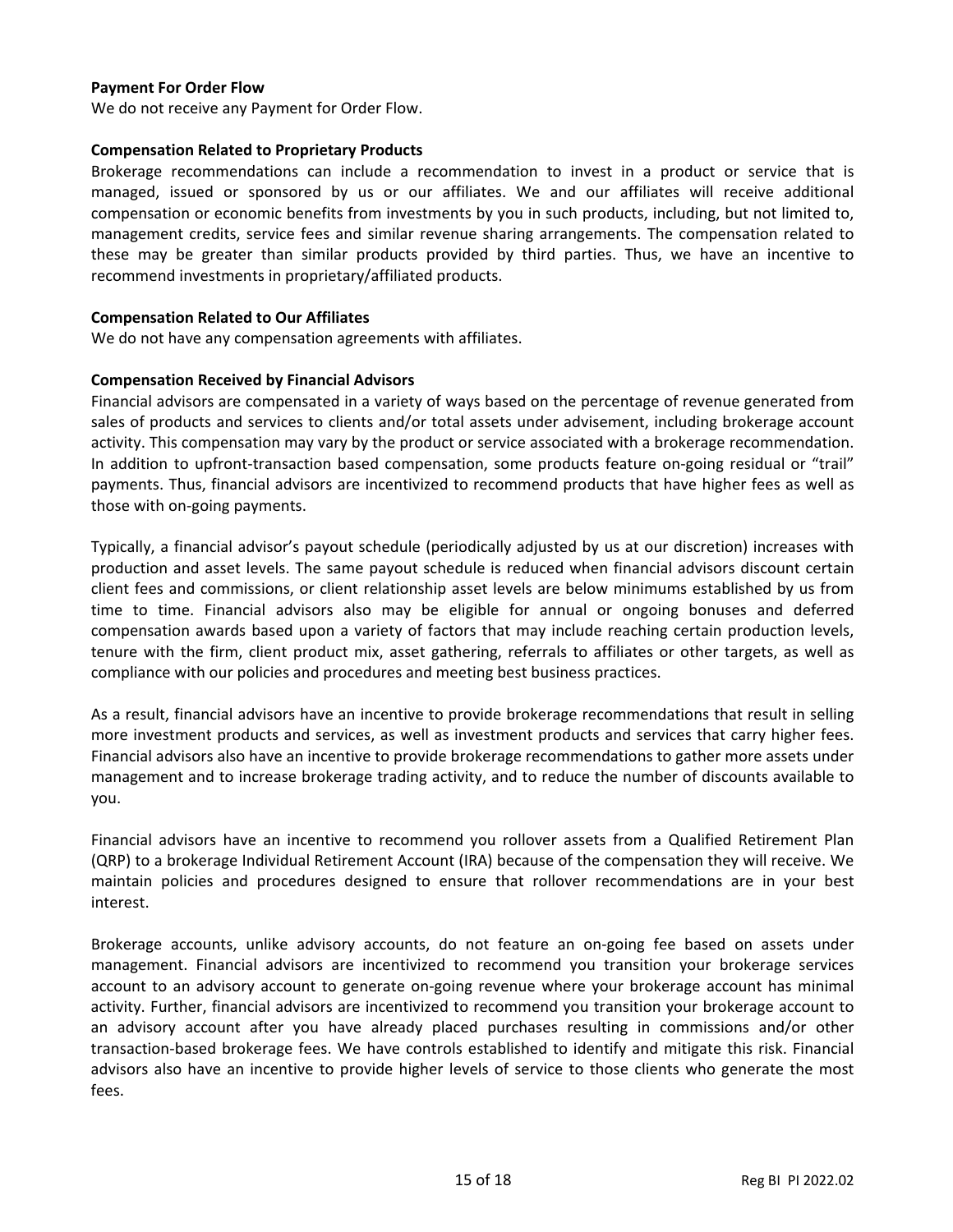Recruitment compensation may be provided to financial advisors who join our firm from another financial firm. This compensation, which may vary by financial advisor, often includes either an upfront or backend award based upon new client assets to the firm and/or revenue generated from such client assets. This creates an incentive for the financial advisor to recommend the transfer of assets to the firm, including brokerage assets, in order to earn this compensation.

Noncash compensation is provided to financial advisors in the form of credits toward business expense accounts and certain titles. Financial advisors are also compensated in the form of education meetings and recognition trips. Portions of these programs is subsidized by external vendors and affiliates, such as mutual fund companies, insurance carriers, or money managers. Consequently, product providers that sponsor and/or participate in education meetings and recognition trips gain opportunities to build relations with financial advisors, which could lead to sales of such product provider's products. Financial advisors also receive promotional items, meals, entertainment, and other noncash compensation from product providers up to \$100 per year for gifts per vendor and \$1,000 per year for meals per vendor.

### **Other Financial Advisor Activities**

Financial advisors may be motivated to place trades ahead of clients in order to receive more favorable prices than their clients.

Financial advisors who are transitioning through a succession plan may be incentivized to make brokerage recommendations designed to increase the value of their "book of business" through asset accumulation or brokerage trades that are not in your best interest. Financial advisors who receive clients from a retiring financial advisor are incentivized to meet growth goals and may make recommendations not in your best interest.

Internal campaigns and recognition efforts may incentivize financial advisors to engage in activities to reach incentive goals.

### **Standard of Conduct**

Pinnacle Investments, when acting as a broker-dealer, provides recommendations subject to Regulation Best Interest. **When we provide you with a recommendation**, we have to act in your best interest and not put our interest ahead of yours. At the same time, the way we make money creates some conflicts with your interests. You should understand and ask us about these conflicts because they can affect the services we provide. Here are some **examples** to help you understand what this means:

### **Employee vs. Client Conflicts:**

The compensation arrangements or incentives for the firm or its employees could affect whether employees recommend or offer a particular security or transaction to a client.

### **Outside business activities:**

If your broker or adviser engages in an outside business activity it can cause the appearance of a conflict. Typically, this may occur if the broker or advisor engages in an outside business activity relating to a stock offering and employer for the outside business activity tries to have the broker or adviser

### **Dual Registration – Investment Advisor/ Broker Capacity**

Pinnacle Investments, LLC is both an SEC registered investment adviser and a registered brokerdealer. As such it is able to act in an advisory capacity and have managed accounts as well as act in a brokerage capacity and maintain brokerage accounts. It is important the broker or advisor is clear on that role when engaging with a client.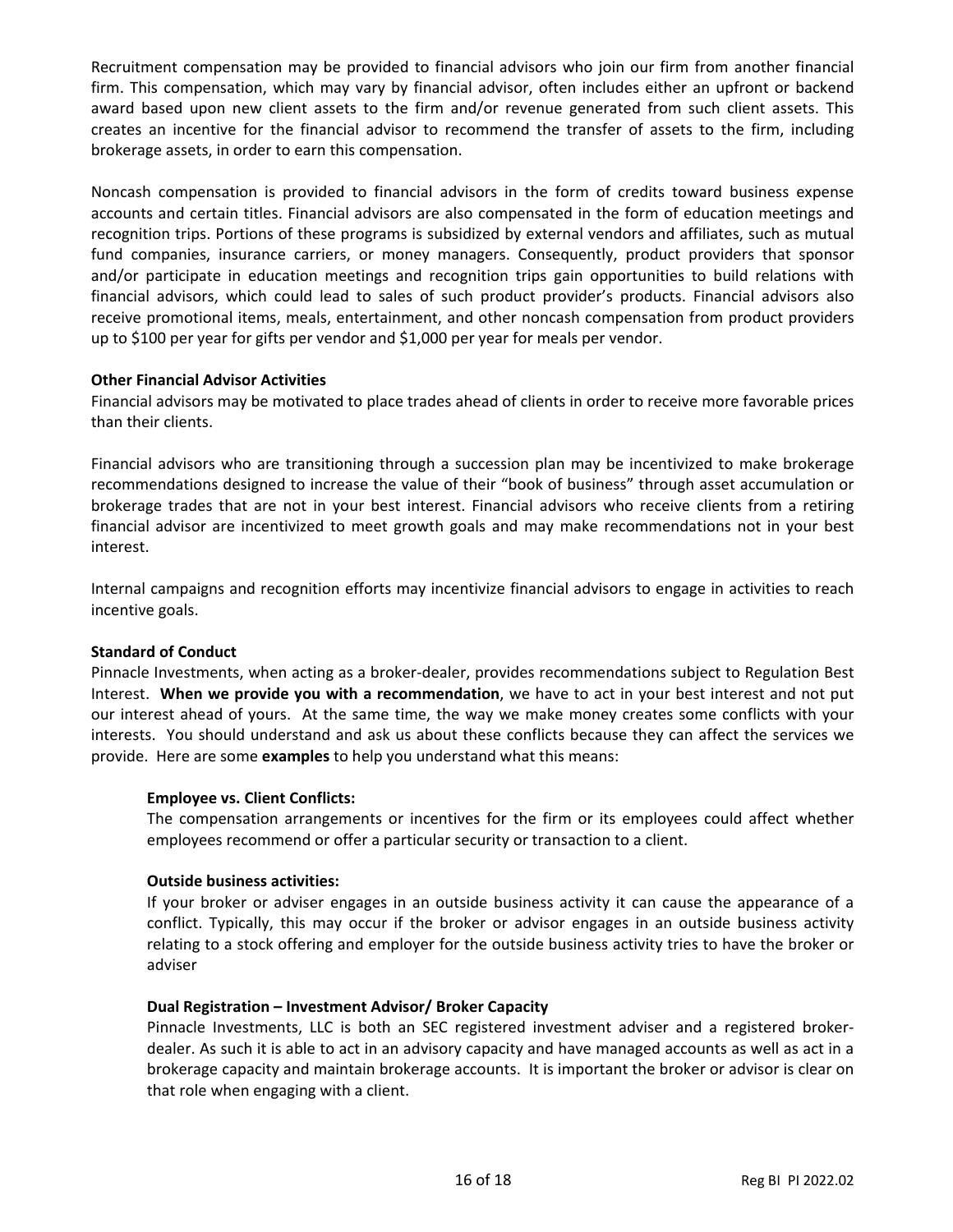A material conflict of interest may arise when a brokerage account converts to an advisory account where investment advisor representatives place clients in asset-based fee accounts versus transaction-based fee accounts. The same conflict may arise when an advisory account converts to a brokerage account where investment advisory representatives place clients in transaction-based accounts versus asset -based fee accounts.

Pinnacle Investments, LLC addresses this potential conflict of interest through the use of an internal policy that requires that a Pinnacle representative fill in a form with pertinent information when a brokerage account converts to an advisory account or, vice versa, when an advisory account converts to a brokerage account. The information pertains directly to the reasoning for the transfer of the account and requires the signature of the designated supervisor.

### **Brokerage Transaction:**

Pinnacle Investments is required to provide clients with the best execution possible for their transactions. An appearance of a conflict of interest may occur if a broker-dealer or investment adviser directs transactions to a certain market center that may not provide able to provide clients the best possible execution price on their transactions.

### **Front Running:**

Front Running is not only a conflict of interest but also a prohibited act. This situation results when a broker or advisor takes advantage of non-public information about a large block trade and purchases or sells the securities in his or her own account ahead of the block execution.

### **Pinnacle Holding Company Shareholders/Representatives:**

There is a potential conflict that arises when representatives of Pinnacle Investments, LLC, who are individual shareholders of Pinnacle Holding Co., LLC, invest client assets with its affiliate, Pinnacle Capital Management, LLC, because profitability of Pinnacle Capital Management, LLC could impact shareholder value. We feel this conflict is minimized in that representatives of Pinnacle Investments, LLC must ensure that any PCM products are in the best interest of the client.

**When we act as your investment adviser,** we have to act in your best interest and not put our interest ahead of yours. At the same time, the way we make money creates some conflicts with your interests. You should understand and ask us about these conflicts because they can affect the investment advice we provide you.

**When we provide with a recommendation as your broker-dealer or act as an investment adviser,** we have to act in your best interest and not put ours ahead of yours. At the same time, the way we make money creates some conflicts with your interests. You should understand and ask us about these conflicts because they can affect the recommendations and investment advice we provide you.

(ii) Examples of Ways You Make Money and Conflicts of Interest:

Proprietary Products: Investments that are issued, sponsored or managed by Pinnacle Investments or our affiliates.

As far as proprietary products see below:

### **1789 Growth and Income Fund**

The 1789 Growth and Income Fund is a 40 Act Mutual Fund that seeks income and growth of capital by investing primarily in stocks with high and growing dividends. Pinnacle Investments is the